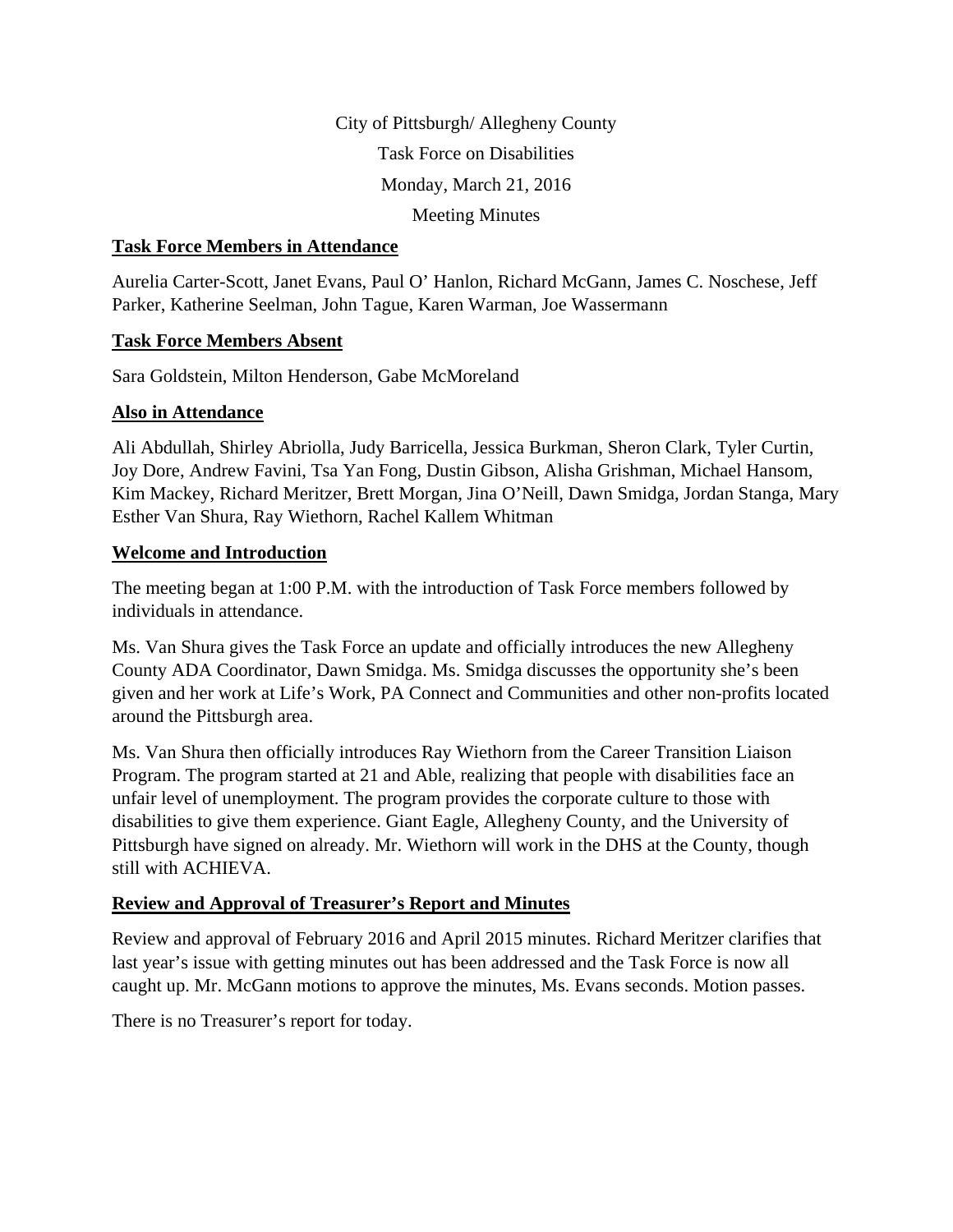## **Inclusive Leadership in Action**

Mr. Tague explains how the program started at Temple University's Institute on Disabilities through the DD Council. It focuses on finding people with disabilities to serve on community boards, primarily governmental boards such as the Consumer Health Coalition, CLASS, TRICKLE, etc. The disability community needs to be involved early on in what the City/County does to give the community a voice. The project has been running for about two and a half years and looks at what passions you have to match you with a board you can serve on. Partners include Leadership Harrisburg, Self-Advocates out of Philadelphia, and the CORO Foundation. Mr. Tague clarifies that he will be sending materials to Mr. Meritzer to forward on soon and that if people are interested, they can contact him, or Guy Caruso, by email or telephone. They are still in the process of locating boards that people can serve on. Part of the process involves educating the boards on the value and importance of including people from the disability community.

Ms. Carter-Scott asks whether there is a component in order to prevent people from becoming tokenized and help boards see that this isn't just having one person that represents a particular group regardless of race, gender, disability. Mr. Tague assures her that from a diversity standpoint, individuals are looked at regardless of gender, race, or disability. It will be made sure that someone isn't included just to be included; they need to attend committee meetings and participate, not simply sit on the board in order to appear more inclusive.

Mr. McGann states that every third Tuesday, there is meeting for those who are Hard of Hearing or Deaf-Blind of people who work in the Housing Authority and health services. Kim Mathos is involved as well.

Mr. Noschese also mentions that whoever is put on these boards needs to address multiple, if not all, disabilities, not just the one that they are familiar with. Communication should not be weakened, they should strongly communicate the needs of the disability community.

# **Western Pennsylvania Disability History and Action Consortium**

Mr. Tague explains that the project began a year or so ago and that the Pennsylvania History Coalition wanted to honor people with disabilities. There is a rich history of the disability movement in Western PA and this program was created, now in the form of a steering committee, to organize the project to move forward, imparting the history of the disability community to the city. Though it is a daunting project, the analysis will begin with institutions and grass roots movements. The project will also hopefully address issues such as employment, transportation, and others that have been discussed by the Task Force. One of the main goals is to include the youth in the disability community to spread the wealth of knowledge and create a profound effect on cross disability education. Mr. Tague also mentions that Tina Calabra and Judy Barricella are working on this project as well.

Dr. Seelman agrees that the emergence of a youth movement is critical to the advancement of the disability community. She suggests that perhaps some youth and parents in attendance would be willing to organize events. Mr. O'Hanlon echoes Mr. Tague's point that the history of the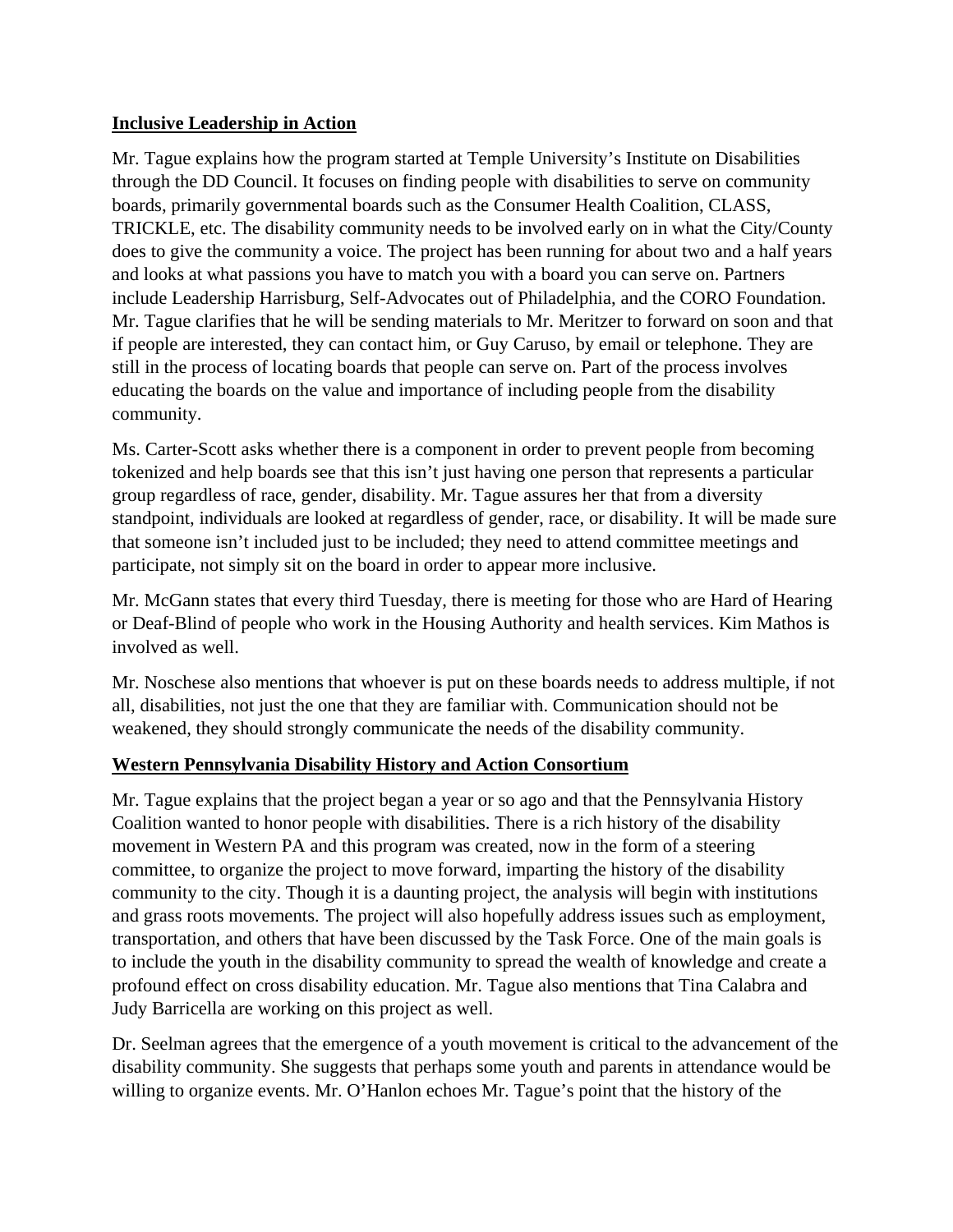disability community is very tenuous if there is no effort to preserve it. Mr. Tague informs the Task Force that he will bring more information when it is available. If there is not a solidified effort to learn about the history, the same mistakes will be repeated from the past. There are one or two meetings left for the steering committee to begin developing an action plan and brainstorming ways to raise funds.

Ms. Barricella explains that this project is occurring to educate the younger population about the history of people with disabilities and that once it is created, it will be valuable to students so the same mistake are not repeated. Dr. Seelman addresses the education aspect of the subject and touches on disability classes and how people can create a curriculum around the topic to create a living history. Mr. McGann says that it would also be helpful if there were proposed solutions on how to make Pittsburgh and its surrounding communities more accessible.

## **Follow-up on Meeting with the Mayor and County Executive**

Mr. O'Hanlon begins the discussion by explaining the basic plan involving four subcommittees and the chairs/co-chairs:

- Common projects and transportation (City) John Tague
- Accessibility (City) James C. Noschese and Joe Wasserman
- Police Training (County) Aurelia Carter-Scott and Gabe McMoreland
- Systems Planning Project (County) Jeff Parker, Katherine Seelman, Paul O'Hanlon

Mr. O'Hanlon also stated that just because a Task Force member is listed as one doesn't mean they can't participate in multiple. You should join whichever one meets your interests. In addition it is addressed whether or not the committees should have an organizer such as Tina Calabra. It is the hope that each committee will get many volunteers from the community. Ms. Carter-Scott warns that if the committees become too big, it will be harder to achieve concrete results. She also states that meetings should be held in person whenever possible.

Concerning police training, the Task Force notes that old and current practices must be looked at to find places where we can fill in the gap, not replace the entire system. Mr. O'Hanlon takes the point a step further addressing the delivery of the training (i.e. video, speaker, handbook, etc.). The training is necessary because the police have extreme difficulty dealing with people in the disability community (for example, the lack of interpreters). The conversation gradually shifts over to airport security. Mr. Noschese explains that the airport does not have extensive protocols when deaf or hard-of-hearing people pass through. Mr. Wasserman expounds that they also have a weak policy on support animals at the airport. Ms. Warman then addresses the problems with hidden disabilities and the appropriate responses from the airport that are necessary.

Mr. O'Hanlon shares with everyone that these are issues that should be brought up with the airport ADA Coordinator and the Sheriff's Office when we meet with them. Mr. Meritzer informs everyone that the cost of interpreters and committee meetings is covered by the city for any Task Force meeting.

Lastly, Mr. O'Hanlon states that the fourth committee, including himself, Dr. Seelman, and Mr. Parker, is the one that the Task Force knows least about. It involves getting the disability